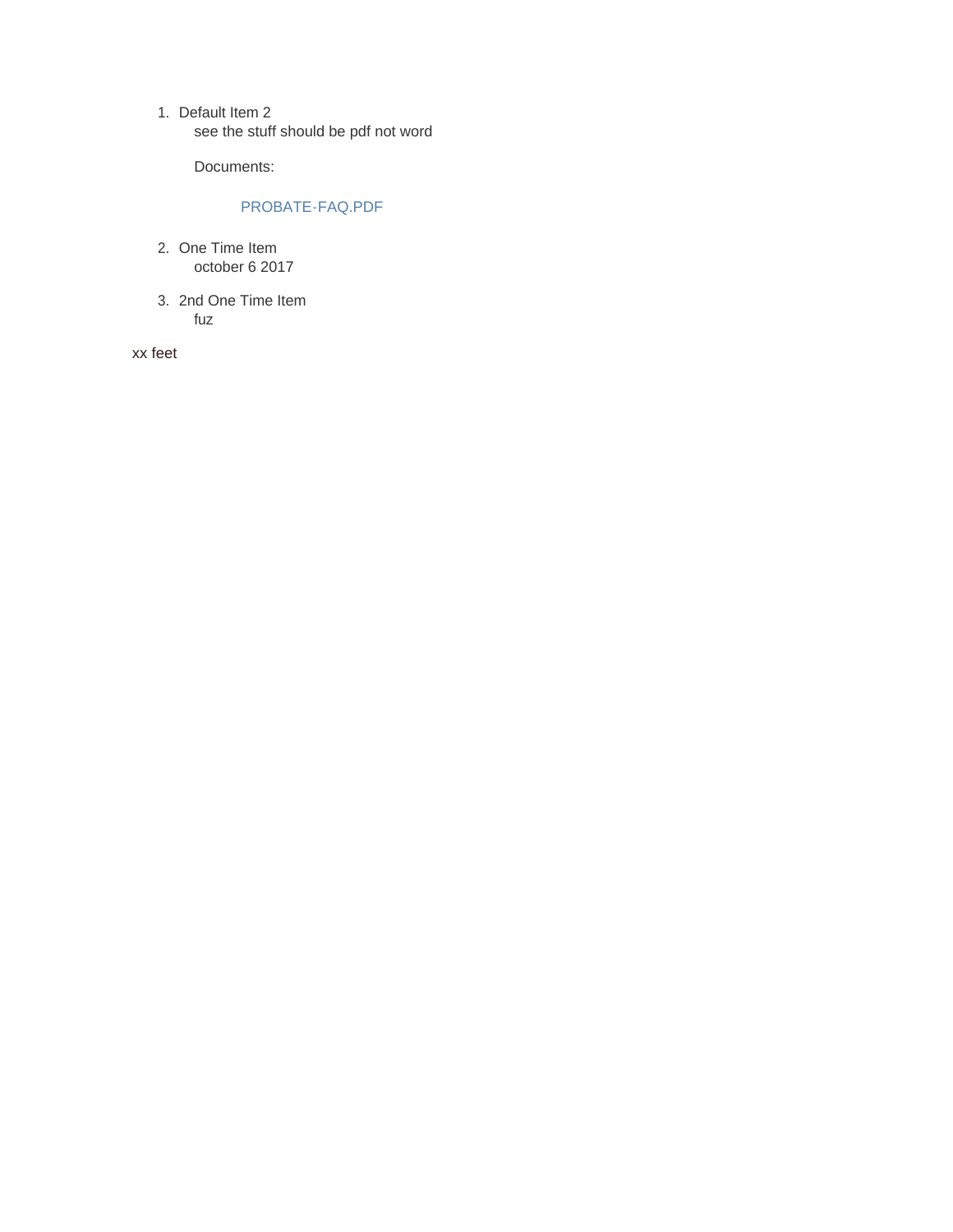# **FREQUENTLY ASKED QUESTIONS ABOUT PROBATE**

## **o What** is **probate?**

Probate is the court-supervised process for the orderly transfer of a decedent's assets to those who are entitled to them. The process ensures that notice is properly given, that all debts, taxes and expenses are paid, that the assets are distributed in according with the last Will or to the heirs as determined by statute.

#### **o What do** I **have to do when someone dies?**

- - -If the decedent left a Will, it must be filed with the probate office within 30 days of death, even if no probate proceedings are required. Complete and file with the Register in Probate office an Affidavit of No Probate form. The form can be obtained in personor by mail through the Register in Probate office.

## **o Do** I **need a lawyer?**

A lawyer is not required for Informal Probate and certain other proceedings. You may seek advice or the services of an attorney at any point in the process. **\_A** lawyer is required, however, for Formal Probate proceedings. Probate office staff cannot give legal advice.

#### **o What does the personal representative do?**

The personal representative (formerly the executor) is the person nominated to administer the decedent's assets in a probate proceeding. The personal representative cannot assume the duties until the court appoints the personal representative and-issues Domiciliary Letters. Duties and responsibilities include making an inventory of **and** managing the decedent's property, paying debts, expenses and taxes, and distributing the property to the heirs or beneficiaries. The personal representative has the duty to protect the estate assets, administer and distribute estate assets in a diligent and timely manner according to statutory deadlines, and file any required tax returns for the decedent.

#### **o Where can** I **find the law on probate?**

The Wisconsin Statutes have several chapters regarding probate court actions. Look especially in chapters 851-882.

## **o Where can** I **f"md standard forms?**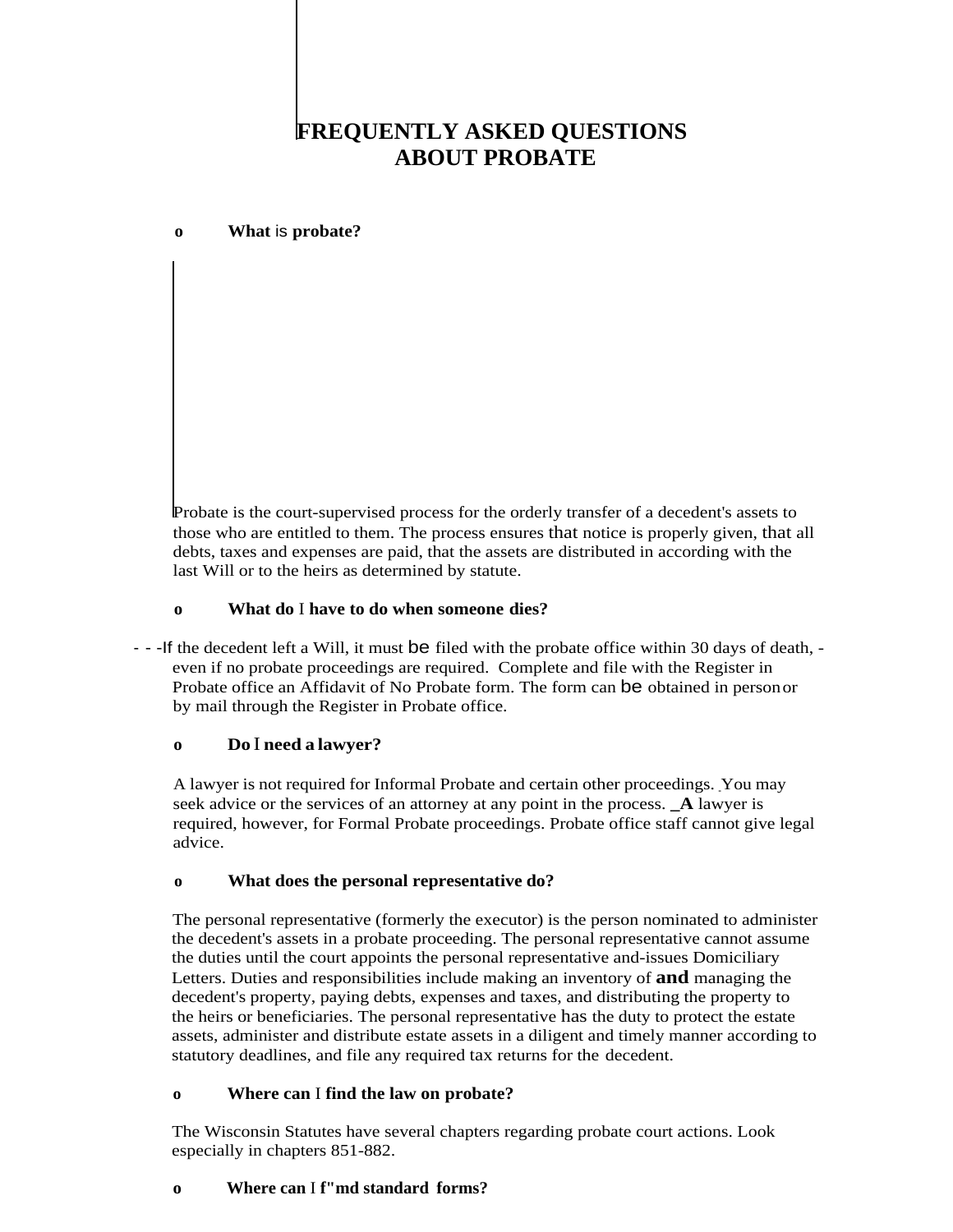Standard, statewide forms are required by all Wisconsin circuit courts.\_ In addition, there may be other forms that are needed in a specific county. Forms may be obtained in